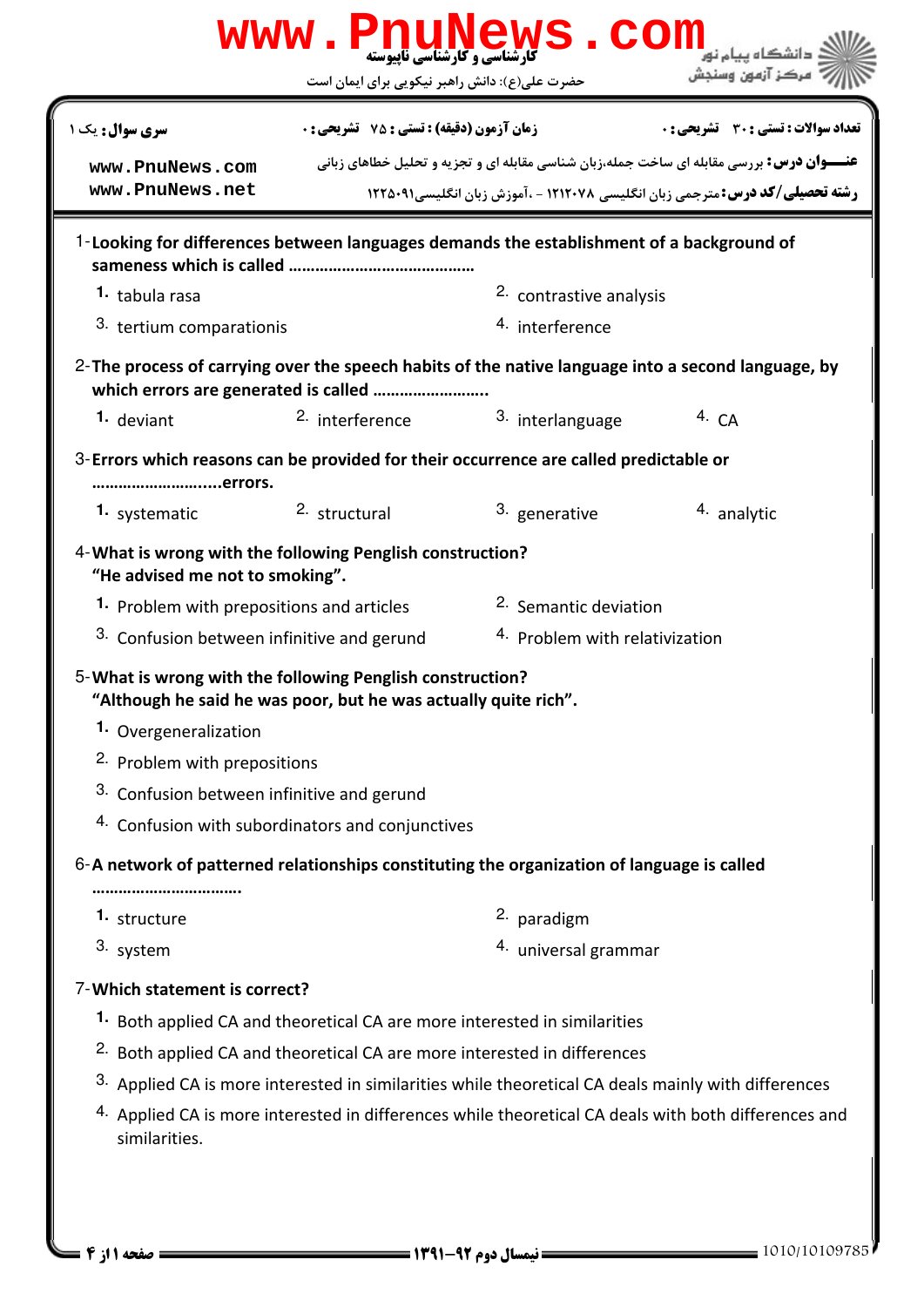|                                                                                                   |                                                                                 | www.PnuNews.con                                                                                                                                                                          |                                       |  |  |
|---------------------------------------------------------------------------------------------------|---------------------------------------------------------------------------------|------------------------------------------------------------------------------------------------------------------------------------------------------------------------------------------|---------------------------------------|--|--|
|                                                                                                   | حضرت علی(ع): دانش راهبر نیکویی برای ایمان است                                   |                                                                                                                                                                                          | مركز آزمون وسنجش                      |  |  |
| سری سوال: یک ۱                                                                                    | <b>زمان آزمون (دقیقه) : تستی : 75 ٪ تشریحی : 0</b>                              |                                                                                                                                                                                          | تعداد سوالات : تستى : 30 - تشريحي : 0 |  |  |
| www.PnuNews.com<br>www.PnuNews.net                                                                |                                                                                 | <b>عنـــوان درس:</b> بررسی مقابله ای ساخت جمله،زبان شناسی مقابله ای و تجزیه و تحلیل خطاهای زبانی<br><b>رشته تحصیلی/کد درس:</b> مترجمی زبان انگلیسی ۱۲۱۲۰۷۸ - ،آموزش زبان انگلیسی،۱۲۲۵۰۹۱ |                                       |  |  |
|                                                                                                   |                                                                                 |                                                                                                                                                                                          |                                       |  |  |
| 1. stylistics                                                                                     |                                                                                 | 2. poesy                                                                                                                                                                                 |                                       |  |  |
| 3. translation studies                                                                            |                                                                                 | 4. pedagogical grammar                                                                                                                                                                   |                                       |  |  |
|                                                                                                   | 9-A continuous and related stretch of language larger than a sentence is called |                                                                                                                                                                                          |                                       |  |  |
| 1. pragmatics                                                                                     |                                                                                 | <sup>2.</sup> discourse                                                                                                                                                                  |                                       |  |  |
| 3. discourse analysis                                                                             |                                                                                 | 4. contrastive analysis                                                                                                                                                                  |                                       |  |  |
| 10-Which one is the correct procedure in doing CA?                                                |                                                                                 |                                                                                                                                                                                          |                                       |  |  |
| 1. comparison, description, juxtaposition, prediction                                             |                                                                                 |                                                                                                                                                                                          |                                       |  |  |
| <sup>2.</sup> prediction, juxtaposition, description, comparison                                  |                                                                                 |                                                                                                                                                                                          |                                       |  |  |
| 3. description, juxtaposition, comparison, prediction                                             |                                                                                 |                                                                                                                                                                                          |                                       |  |  |
| 4. juxtaposition, description, prediction, comparison                                             |                                                                                 |                                                                                                                                                                                          |                                       |  |  |
| 11- is a step where one decides what is to be compared with what.                                 |                                                                                 |                                                                                                                                                                                          |                                       |  |  |
| 1. comparison                                                                                     | 2. prediction                                                                   | 3. verification                                                                                                                                                                          | 4. juxtaposition                      |  |  |
| 12-At the level of pragmatics, are used as the basis of comparison.                               |                                                                                 |                                                                                                                                                                                          |                                       |  |  |
| 1. functions                                                                                      |                                                                                 | 2. structures                                                                                                                                                                            |                                       |  |  |
| 3. sentence types                                                                                 |                                                                                 | 4. morphological processes                                                                                                                                                               |                                       |  |  |
|                                                                                                   |                                                                                 | contrasting only the structures which seem to be the source of the errors.                                                                                                               |                                       |  |  |
| 1. strong version                                                                                 |                                                                                 | <sup>2.</sup> weak version                                                                                                                                                               |                                       |  |  |
| 3. moderate version                                                                               |                                                                                 | <sup>4.</sup> thematic version                                                                                                                                                           |                                       |  |  |
| 14-In English, is a non-referential subject represented by expletive "it" in subject<br>position. |                                                                                 |                                                                                                                                                                                          |                                       |  |  |
| 1. argument                                                                                       | 2. predicate                                                                    | 3. pro-subject                                                                                                                                                                           | 4. predicator                         |  |  |
| 15-The verb(s) is/are considered to be void of semantic content and only a tense<br>carrier.      |                                                                                 |                                                                                                                                                                                          |                                       |  |  |
| <sup>1</sup> to have                                                                              | $2.$ to feel                                                                    | $3.$ to be                                                                                                                                                                               | 4. all of the above                   |  |  |
| 16-Names and entities which accompany the predicator in a basic sentence are called               |                                                                                 |                                                                                                                                                                                          |                                       |  |  |
| 1. subjects                                                                                       | <sup>2.</sup> predicates                                                        | 3. arguments                                                                                                                                                                             | 4. analogues                          |  |  |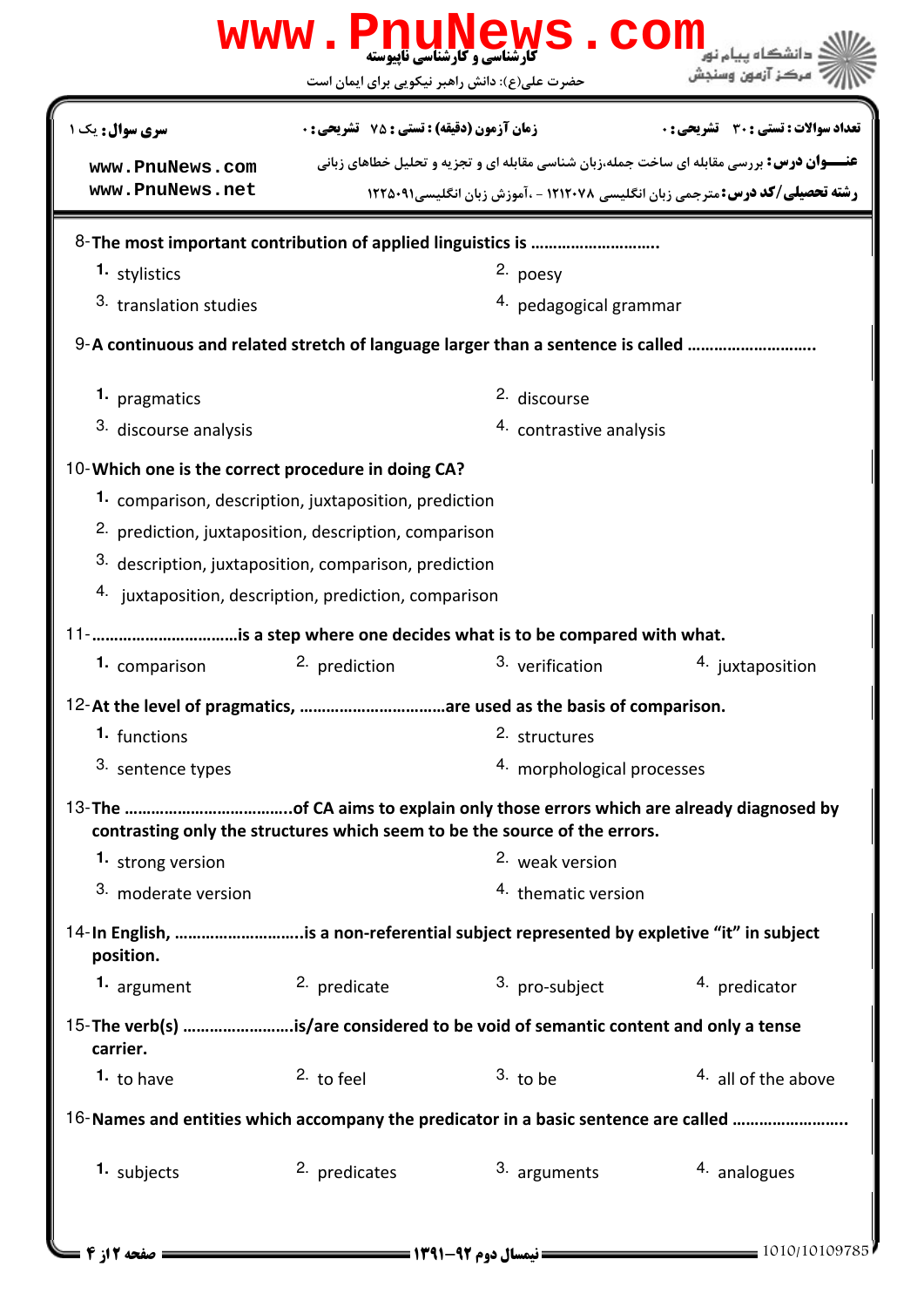|                                                                                                                        | WWW.PnuNews.Com                                        |                                            |                                                                                                  |  |  |  |
|------------------------------------------------------------------------------------------------------------------------|--------------------------------------------------------|--------------------------------------------|--------------------------------------------------------------------------------------------------|--|--|--|
|                                                                                                                        | حضرت علی(ع): دانش راهبر نیکویی برای ایمان است          |                                            | مركز آزمون وسنجش                                                                                 |  |  |  |
| <b>سری سوال :</b> یک ۱                                                                                                 | <b>زمان آزمون (دقیقه) : تستی : 75 تشریحی : 0</b>       |                                            | تعداد سوالات : تستي : 30 - تشريحي : 0                                                            |  |  |  |
| www.PnuNews.com                                                                                                        |                                                        |                                            | <b>عنـــوان درس:</b> بررسی مقابله ای ساخت جمله،زبان شناسی مقابله ای و تجزیه و تحلیل خطاهای زبانی |  |  |  |
| www.PnuNews.net                                                                                                        |                                                        |                                            | رشته تحصیلی/کد درس: مترجمی زبان انگلیسی ۱۲۱۲۰۷۸ - ،آموزش زبان انگلیسی۱۲۲۵۰۹۱                     |  |  |  |
| 17-Which sentence is basic?                                                                                            |                                                        |                                            |                                                                                                  |  |  |  |
| 1. I gave a letter to Hamid.                                                                                           |                                                        | <sup>2.</sup> She will write a letter.     |                                                                                                  |  |  |  |
| 3. Ali hates smoking.                                                                                                  |                                                        | <sup>4.</sup> Ali and Parvin are students. |                                                                                                  |  |  |  |
| 18-Which one has a zero-place predicator?                                                                              |                                                        |                                            |                                                                                                  |  |  |  |
| <sup>1.</sup> It is 120 kms to Tehran.                                                                                 |                                                        | 2. It is windy.                            |                                                                                                  |  |  |  |
| $3.1$ am a teacher.                                                                                                    |                                                        | $4.$ He went.                              |                                                                                                  |  |  |  |
| 19- is the process whereby the learner extends his use of a language feature beyond the<br>limits allowed by the rule. |                                                        |                                            |                                                                                                  |  |  |  |
| 1. narrowing                                                                                                           |                                                        | <sup>2.</sup> broadening                   |                                                                                                  |  |  |  |
| 3. overextension                                                                                                       |                                                        | 4. overgeneralization                      |                                                                                                  |  |  |  |
| 20-Verbs like "disappoint", whose subjects have the semantic role of stimulus are called<br>verbs.                     |                                                        |                                            |                                                                                                  |  |  |  |
| 1. straightforward psychological                                                                                       |                                                        | 2. reverse psychological                   |                                                                                                  |  |  |  |
| 3. action                                                                                                              |                                                        | 4. experiencer                             |                                                                                                  |  |  |  |
| 21-Which statement is correct concerning accent in English?                                                            |                                                        |                                            |                                                                                                  |  |  |  |
|                                                                                                                        | 1. Both prepositions and particles carry strong accent |                                            |                                                                                                  |  |  |  |
|                                                                                                                        | 2. Both prepositions and particles carry weak accent.  |                                            |                                                                                                  |  |  |  |
|                                                                                                                        | 3. Prepositions unlike particles carry strong accent.  |                                            |                                                                                                  |  |  |  |
|                                                                                                                        | 4. Prepositions unlike particles carry weak accent.    |                                            |                                                                                                  |  |  |  |
| 22- Which consonants can become syllabic in American English?                                                          |                                                        |                                            |                                                                                                  |  |  |  |
| 1. $/m, n, l, r/$                                                                                                      | 2. $/p,k,m,n/$                                         | 3. /  I,r,w,y                              | $4. \ /w, y, p, k/$                                                                              |  |  |  |
| 23-A /r/ is formed by curling the tip of the tongue back behind the alveolar ridge.                                    |                                                        |                                            |                                                                                                  |  |  |  |
| 1. $_{\text{tap}}$                                                                                                     | $2.$ flap                                              | 3. retroflex                               | $4.$ trill                                                                                       |  |  |  |
| 24-In English, many vowels lose their contrast before /r/. This is an instance of                                      |                                                        |                                            |                                                                                                  |  |  |  |
| 1. devoicing                                                                                                           | 2. fronting                                            | 3. naturalization                          | 4. neutralization                                                                                |  |  |  |
| 25-The sound /t/ in English is described as                                                                            |                                                        |                                            |                                                                                                  |  |  |  |
| 1. voiced velar fricative                                                                                              |                                                        | 2. voiceless alveolar fricative            |                                                                                                  |  |  |  |
| 3. voiced alveolar stop                                                                                                |                                                        | 4. voiceless alveolar stop                 |                                                                                                  |  |  |  |
|                                                                                                                        |                                                        |                                            |                                                                                                  |  |  |  |